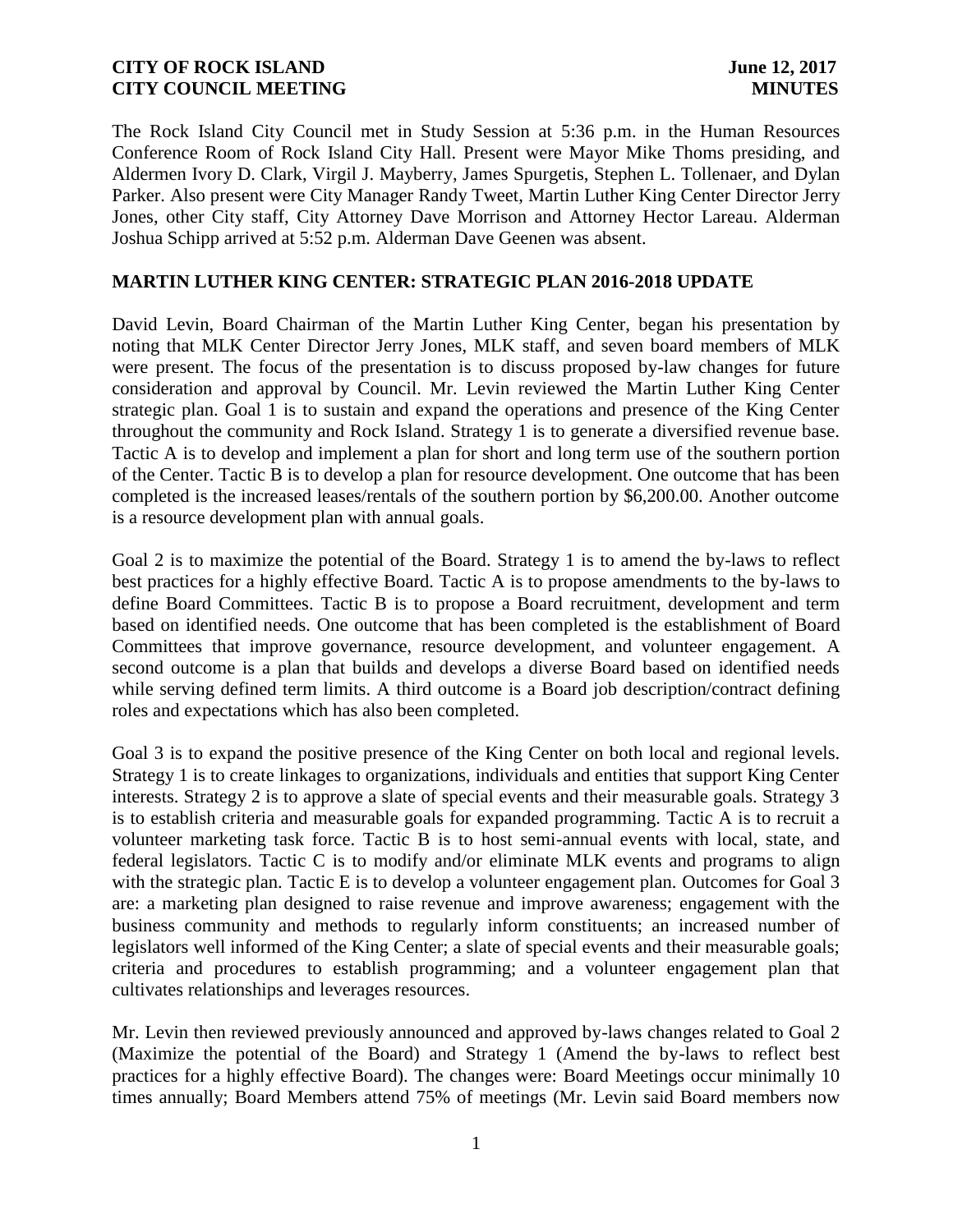have an attendance rate of 95% to 99%); Board Members shall annually provide 25 hours of volunteer service and/or make MLK one of their top three charitable donations; each Director term shall be three years; Directors will serve no more than two consecutive terms; (it was noted that terms will be scheduled to maintain a healthy duality of experience and fresh ideas); and the Board shall form three committees: Finance, Resource Development; and Buildings and Grounds. Mr. Levin stated that their legislative breakfast had 125 attendees including Congresswoman Cherie Bustos, State Representatives Mike Halpin and Tony McCombie, and other mayors and local people. He said they plan to continue the event on an annual basis.

Mr. Levin explained the proposed by-laws changes. The current by-law states "All Directors shall be residents of the City of Rock Island." The proposed change is "No less than eight MLK Board Directors will have their primary residence in Rock Island and no more than three MLK Board Directors will have their primary residence in the Quad Cities." Mr. Levin said they are also proposing a new by-law which states "Each committee of the Board will maintain no less than 60-65% of membership with primary residence in the City of Rock Island."

Mr. Levin explained the rationale for the proposal: The King Center serves and is utilized by the Quad Cities, not just the west side of Rock Island or Rock Island; think macro not micro; the King Center has donors and supporters from the entire Quad Cities including United Way, The Amy Helpenstell Foundation, The Moline Foundation, The John Deere Foundation, The Bechtel Trust, The Hubbell Waterman Foundation, The State of Illinois, Bettendorf Rotary, and 26 individuals in FY 17; enhances the resource development pool; enlarges the talent pool for the MLK Board; and aids in achieving Strategic Plan Goals 1 and 3. Mr. Levin stated the Rock Island Kiwanis is a big supporter of the King Center.

Discussion followed. Alderman Tollenaer asked if they were helping children from the entire Quad Cities and what demographic. MLK Center Director Jerry Jones responded that 30% of the banquet room rentals are outside of Rock Island. The children in after school programs and the summer day camp target Rock Island residents; about 5% come from outside of Rock Island. The Family Advocacy Center targets the county of Rock Island with 50% of clients from Rock Island and 50% from the rest of the county. Mr. Jones explained the Family Advocacy Center's mission is to keep families intact and making sure children are healthy and safe. Mr. Jones said the bulk of their work in serving children is through the Advocacy Center which is funded by DCFS. Alderman Tollenaer said the MLK Center is a Rock Island department; it troubles him to have outsiders on the Board. Mr. Levin responded that when the building was improved, there was a fundraising campaign that went beyond Rock Island; they raised a substantial amount of money outside of Rock Island. Many boards and non-profits have board members that sit outside the city where they are located. Alderman Tollenaer said he would like to see the numbers from that fundraising campaign; he remembers the funding sources differently.

Mayor Mike Thoms stated the strategic plan brings the King Center into the  $21<sup>st</sup>$  century and makes it inclusive for all of the Quad Cities; as well as the term limits help to bring fresh ideas into the organization. Many non-profits are doing the same thing. Mayor Thoms gave the example of the Bettendorf Museum, now the Family Museum with city employees and board members from outside of Bettendorf. The need is not just in Rock Island. The MLK Center also serves adults. It is sharing an asset that Rock Island has. Mr. Levin said they have two tenants in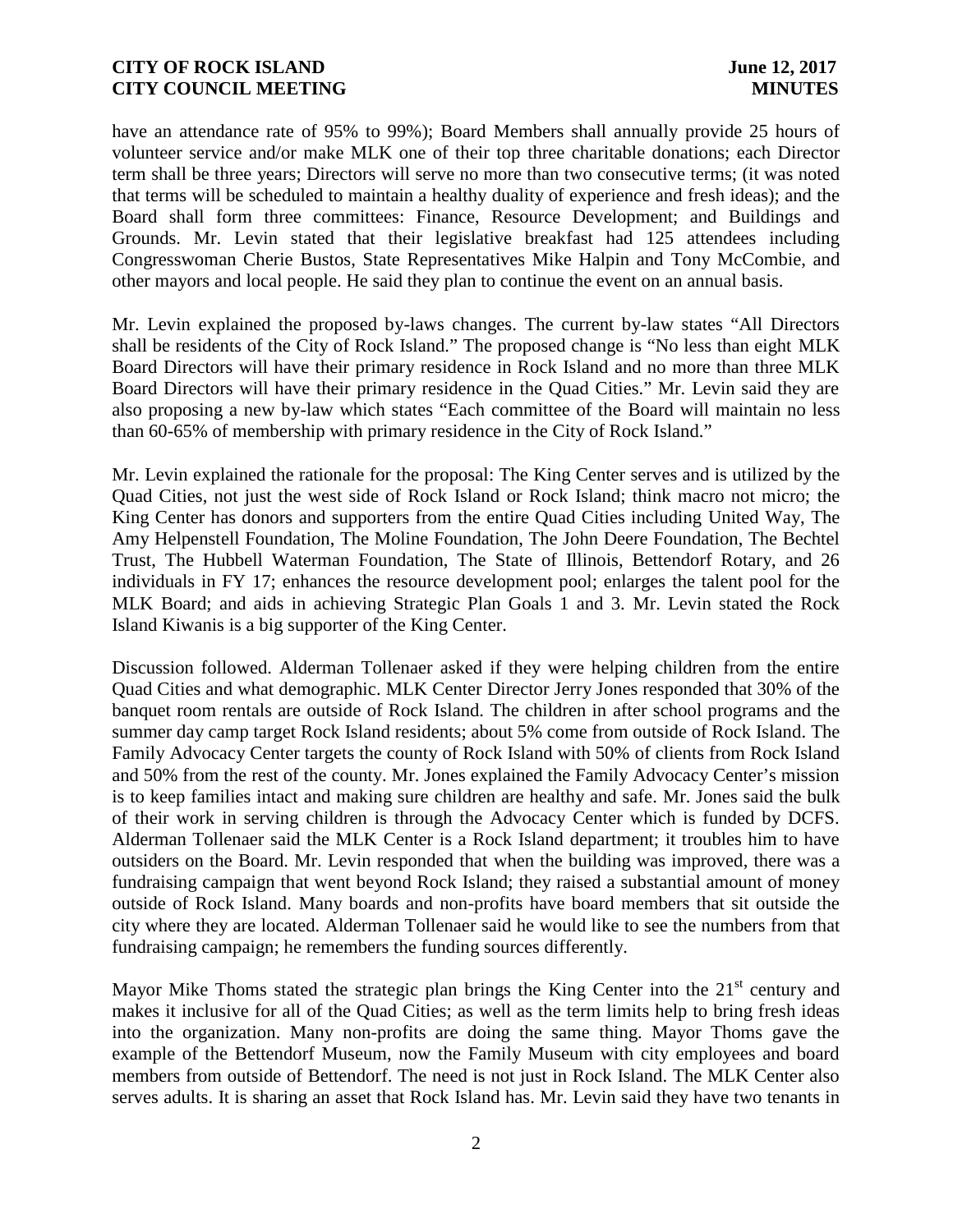the building now. Alderman Tollenaer said the rents are low compared to the overall budget. Mr. Levin responded the rents are in line with other small rentals around the area. Alderman Tollenaer commented that people pay to use the Bettendorf Children's Museum; no one pays at the MLK Center.

MLK Board member Terry Brooks gave the example of people who grew up in Rock Island, but who no longer live in the city and still want to be a part of the MLK Center and give more opportunities to the King Center Board. He also said outside MLK Board members will bring connections. Alderman Clark stated it would still be a majority Rock Island Board. Alderman Spurgetis asked if they had specific people in mind for the Board who could make significant contributions (time, money or resources) to improve the King Center. Mr. Brooks says he does. Mr. Levin said the process would still be the same; the MLK Board would make recommendations to the Mayor for appointment to the MLK Board. Mr. Brooks gave the example of the Boys and Girls Club expanding beyond Moline to bring in more resources and revenue.

Alderman Parker asked what percentage of the Center's revenue is from Rock Island taxpayers. Mr. Jones said \$167,000 of a \$980,000 revenue budget is from the General Fund. City Manager Randy Tweet said 20% of the MLK Center budget is coming from the City of Rock Island. Alderman Parker asked what efforts are being made to locate talent in Rock Island. Mr. Levin explained they are looking at the makeup of the Board and evaluating the strengths of ten or twelve traits that each Board member brings; they are also looking at longevity; and what the Board is missing or needing. Alderman Clark stated Reverend Ford and Mr. Jones actively recruited Board members.

Alderman Mayberry asked if they do this for the MLK Center, does that open it up for other Rock Island City Boards. City Attorney Dave Morrison responded he doesn't know; he would have to research it. He said it's in the by-laws of each individual organization. Alderman Mayberry said he has a problem with this change. There are plenty of people in Rock Island who could serve on the Board.

Mr. Levin said they are a not-for-profit Board; they are a 501(c)3 and need to meet regulations to continue operations. Alderman Tollenaer said he has never received a financial report from the MLK Center. They are not separate from the City of Rock Island. Mr. Brooks said they are asking how they could expand operations and serve more people and make sense financially. There are some people outside of Rock Island who could bring more resources to the King Center to keep programs going. Alderman Spurgetis asked how many Board members there were. Mr. Levin responded there are eleven Board members; 72% would still be Rock Island residents. Mayor Thoms said a City alderman also serves on the Board. In response to a question from Alderman Spurgetis, they are not interested in expanding the number of board members. Mayor Thoms said the problem is not finding Board members, but broadening the base of the Board with financials and resources and connections with potentially less revenues that have to come from the General Fund. Alderman Mayberry stated there is now competition from Davenport with the opening of their MLK Center. Alderman Clark responded that is why the Rock Island MLK Center needs to be more regionally focused. Mayor Thoms said funding is also on a project basis from many donors. Mr. Jones said the Davenport MLK Center will be a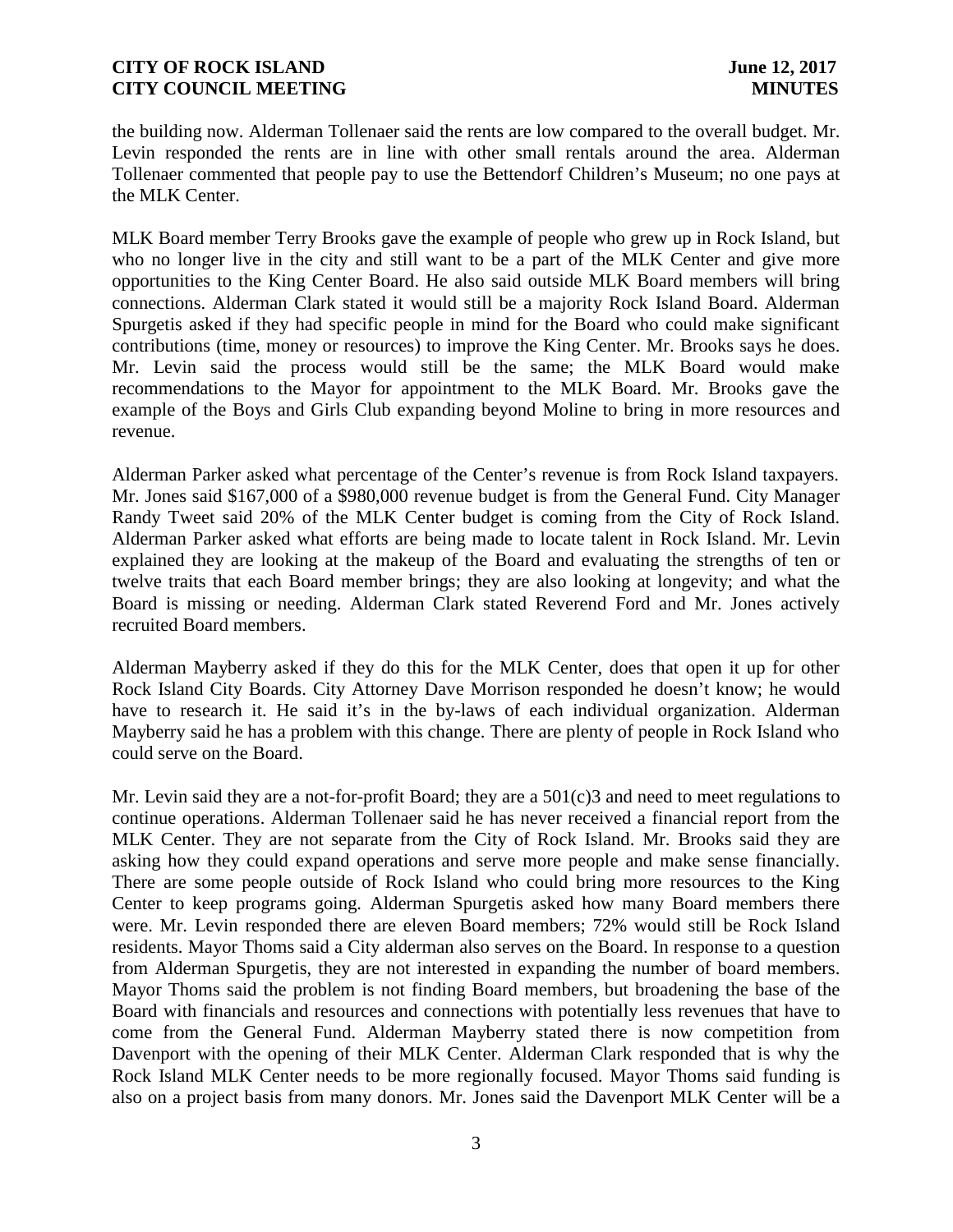museum. Mayor Thoms said financially, the MLK Center must need to survive on a long-term basis. Alderman Schipp asked who will vote on this change. Mayor Thoms said it would be a change in the ordinance and Council must approve it. The process of appointment of Board members would be the same as it is now.

Alderman Schipp stated that the MLK Center has always brought well thought out ideas to Council and he will support them on this issue. Mr. Tweet asked what additional information the staff could provide to Council besides year-to-year funding sources. Alderman Parker asked what they were looking for in Board members. Alderman Spurgetis asked what they meant by Tactic C for Goal 3. Mr. Levin said they are eliminating programs that don't make money. MLK Director Jones can provide detail about those programs.

# **CITY ATTORNEY: NUISANCE PROPERTIES AND MUNICES**

City Attorney Dave Morrison said nuisance properties tend to become more prevalent in the summer. He said there are no perfect solutions with nuisance properties, but there are various tools to be used. Mr. Morrison reviewed the current ordinance in Chapter 4, Article VI in the Code of Ordinances which lists all of the felonies for which a property can be shut down. Properties can be shut down for felonies such as drug offenses, robberies, other felonies, and countless other crimes such as repeated misdemeanors. The process starts when the Police Chief has a suspicion about a property and sends a notice to the owner of the property and then waits for a response. The next step is to ask a district judge for imposition of a fine (\$50 per day). The judge is reluctant to impose a fine and this process is costly. Mr. Morrison said one proposal is to change the process by moving it into the MUNICES realm with notification by the Police Chief after reasonable suspicion; response or no response; appear at the hearing/don't appear; and then fines are levied for an ordinance violation. Fines are the only remedy with MUNICES. The current ordinance language has some due process conflicts with the Constitution which must be addressed. The notification process is an issue. A finding of probable cause versus reasonable suspicion would be the new standard; it's a slightly higher finding. It is very difficult though to get fines paid by people who don't have resources to pay. Another alternative is criminal enforcement in the case of controlled substances or other felonies. Mr. Morrison said that requires getting the State's Attorney interested; but the State's Attorney is more likely to prosecute the more serious charges such as possession of a controlled substance. This does not abate the nuisance property issue for the City.

Mr. Morrison is proposing a hybrid process to clean up the ordinance and put it in a new code section. Using MUNICES procedures and remedies for landlords and homeowners might be effective. Another tool is the use of requesting injunctions which are orders to stop doing something. The City would have to ask the district judge in the case of chronic nuisance properties for an injunction; an order to cease and desist; there would also be the threat of contempt. Injunctions can become permanent; however, they take more time and are more costly with legal fees; and the process is labor intensive. Alderman Clark asked how compliance is defined. Mr. Morrison said the current code has the owner come up with a plan or proposal for remedying the situation. It could also be changed to give authority to the Police Chief to make the decision on compliance.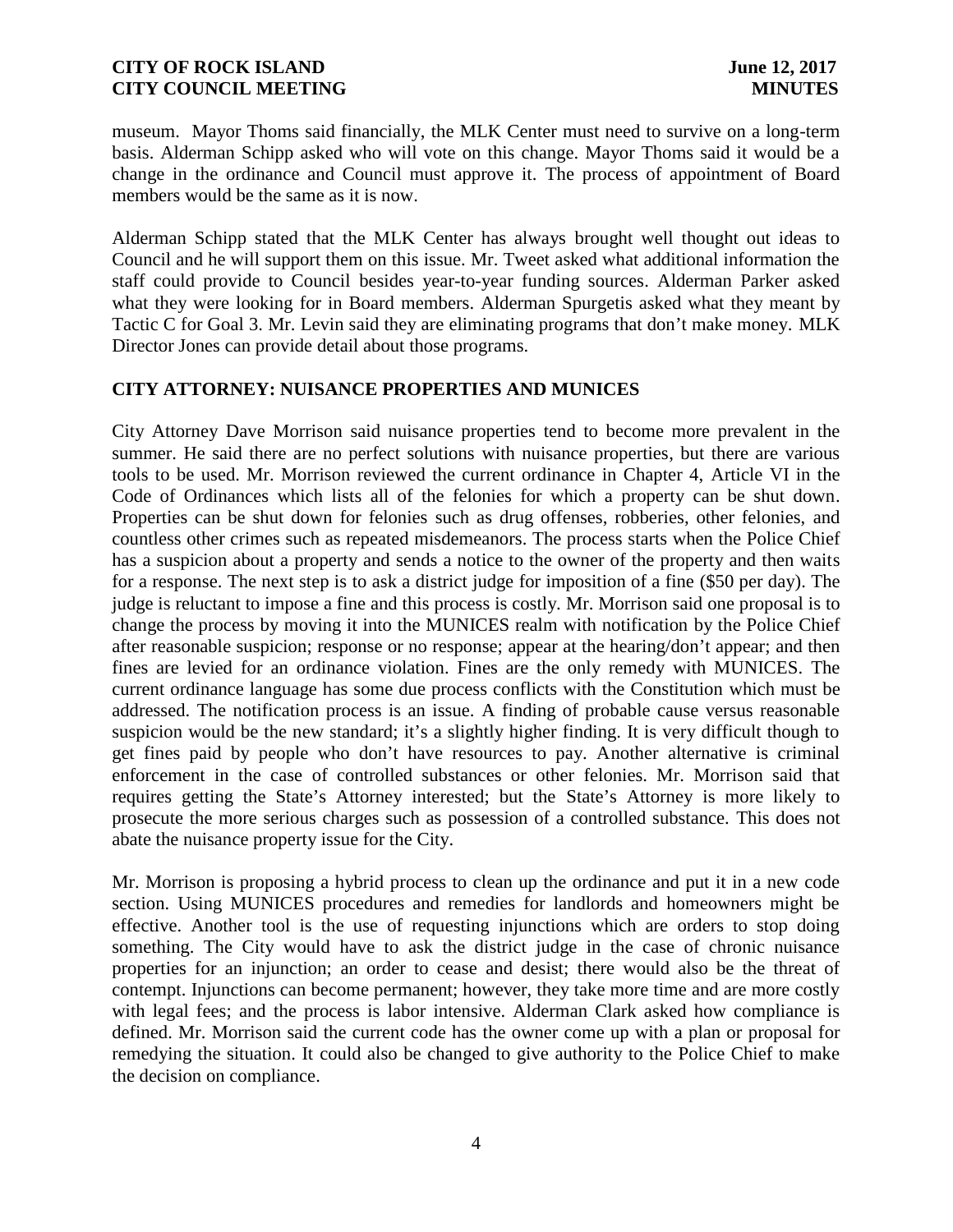There is no one perfect solution. They are proposing a combination of enforcement tools depending on the situation. Alderman Tollenaer asked if someone owes the City money on their water bills is that considered a nuisance property. Mr. Morrison responded that is not what they're looking at under this ordinance. He said nuisance properties are problem properties for the Police Department with criminal activities and frequent calls for response. Mr. Morrison explained how the original ordinance came into being at the request of the Attorney General; and now the Attorney General's office has backed off on enforcement of these issues.

Police Chief Jeff VenHuizen explained these complaints typically come up at ward and block club meetings. They used to send out warning letters to property owners when there was a violation putting them on notice. But there was a high standard for a penalty to deprive someone of the use of their home that the courts would never enforce it. They need a way to hold property owners accountable for ongoing criminal activity occurring on their property. Mr. Morrison said this does not involve a lot of properties. Chief VenHuizen said the most common violation is drug activity. A notice is sent to the owner and there is usually no response. The Police Department often has to go back multiple times. Chief VenHuizen would like something stronger for enforcement purposes. Alderman Tollenaer said to make it as tough as you can.

# **ADJOURNMENT**

There being no other business, the Study Session adjourned at 6:22 p.m.

\_\_\_\_\_\_\_\_\_\_\_\_\_\_\_\_\_\_\_\_\_\_\_\_\_\_\_\_\_\_\_ Judith H. Gilbert, City Clerk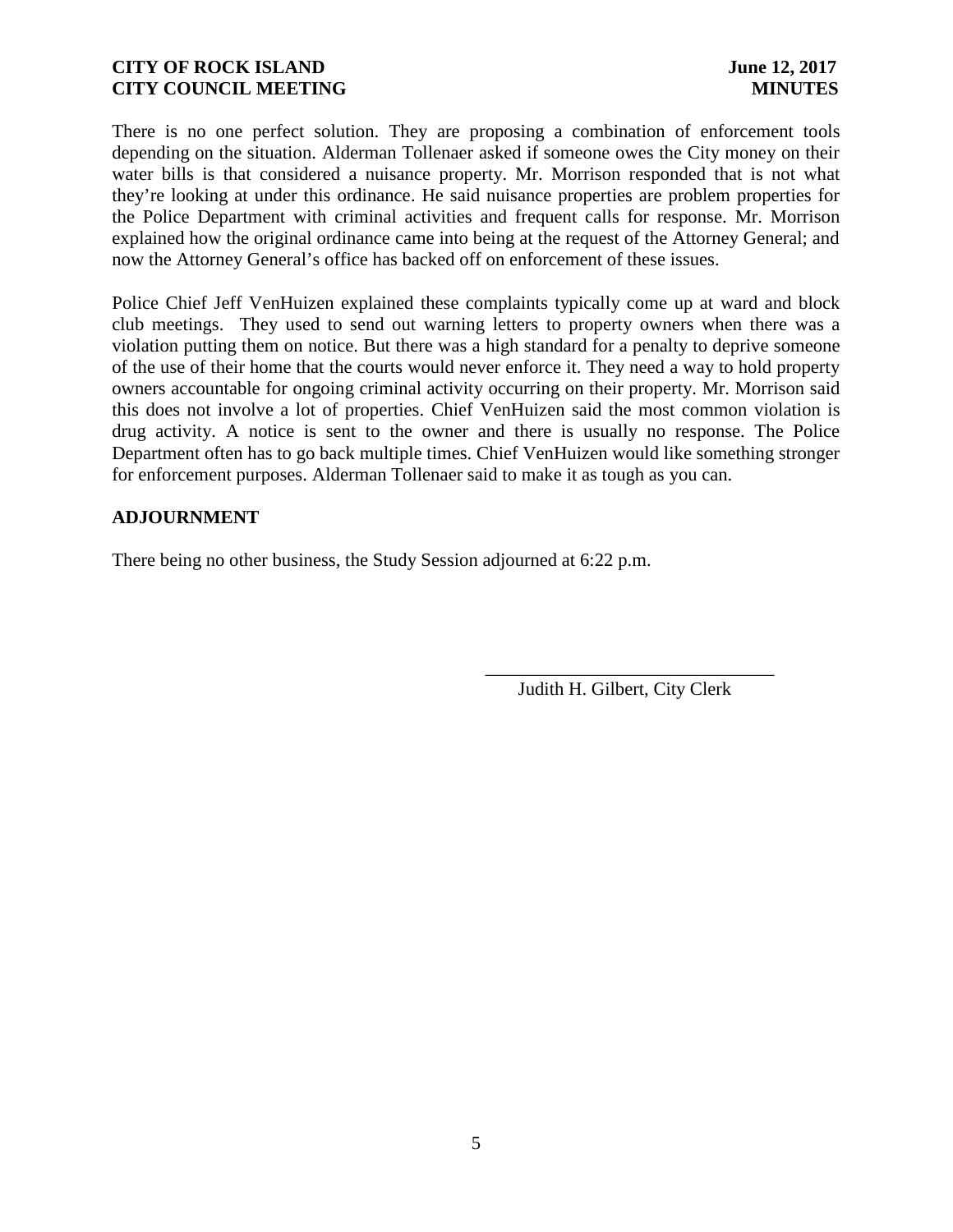Rock Island City Council met in regular session at 6:45 p.m. in Council Chambers of Rock Island City Hall. Present were Mayor Mike Thoms presiding, and Aldermen Ivory D. Clark, Virgil J. Mayberry, James Spurgetis, Stephen L. Tollenaer, Dylan Parker, and Joshua Schipp. Also present were City Manager Randy Tweet and City Attorney Dave Morrison. Alderman Dave Geenen participated remotely in the Council meeting via electronic means (telephone conference).

#### Introductory Proceedings

Mayor Thoms called the meeting to order and led in the Pledge of Allegiance. A moment of silence was held.

#### Agenda Item #5 **Minutes of the meeting of June 5, 2017.**

City Clerk Judith Gilbert stated Alderman Spurgetis alerted her to a typo in the minutes which she has corrected. It was moved by Alderman Spurgetis and seconded by Alderman Parker to approve the Minutes as corrected. The motion carried by the following Aye and No vote; those voting Aye being; Alderman Clark, Alderman Mayberry, Alderman Spurgetis, Alderman Tollenaer, Alderman Parker, Alderman Schipp, and Alderman Geenen; those voting No, none.

#### Agenda Item #6 **Update Rock Island by Mayor Mike Thoms.**

Starlight Revue Summer Concerts **–** The Parks and Recreation Department free concerts at Lincoln Park series returns for its  $61<sup>st</sup>$  year. Concerts are every Tuesday Night throughout the summer. Tomorrow night the Tailfins will perform at 7:00 p.m. along with a dance lesson in East Coast Swing starting at 6:30 p.m. Make a night of it and enjoy food and drink for purchase from Hy-Vee Grill starting at 5:00 p.m. Call the rain line at (309) 732-7246 after 3:30 pm on Tuesday to check status of event and inclement weather.

Reading by Design – The City of Rock Island Libraries are kicking summer off with over 70 free events planned for children, teens, adults and families at all locations. Events like Pokémon Walk, Interactive Movie Night, Play & Grow, Absolute Science Program and so much more will be available throughout the summer. For a full list and for more information visit www.rockislandlibrary.org or call (309) 732-7323.

Family Fun Night – On Saturday, June 17, 2017 the Rock Island Fitness and Activity Center will hold a Family Fun Night with activities from Pee Wee Golf and Bean Toss to Swimming and a Bouncy House. The cost is \$20.00 for families or \$5.00 for individuals. There will be food available for purchase, face painting, adult putting contest, 50/50 raffle and much more. The event is sponsored by the RIHS Class of '61 Scholarship and all proceeds will go towards scholarships for RIHS graduates. For more information please call Patrick at (309) 781-2181.

Community Crime Prevention Partnership Meeting – Please join the City of Rock Island Police Department on Wednesday, June 21, 2017 for their monthly crime prevention meeting. This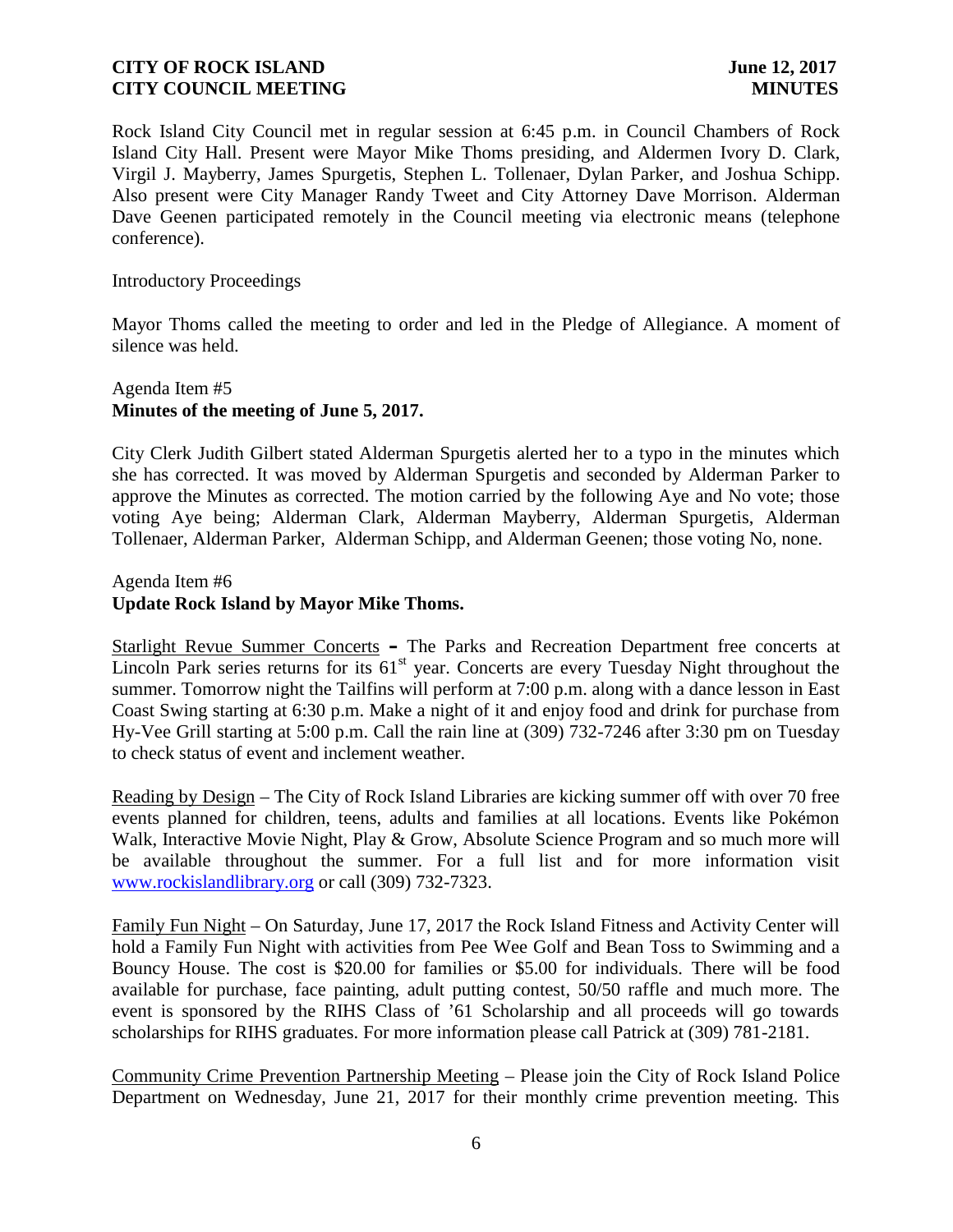month's topic will focus on Police technology and its use. These educational meetings are intended to strengthen the partnerships with the citizens of Rock Island and the Police Department. Meeting is scheduled to start at 6:00 p.m. at the Community Room of the Police Department at  $1212\overline{5}^{th}$  Avenue in Rock Island.

#### Agenda Item #7 **Proclamation declaring June 24, 2017 as Rock Island County NAACP Day.**

Mayor Thoms read the proclamation. Alderman Mayberry, as the founding President of the Rock Island NAACP chapter, accepted the proclamation on behalf of the current President, Berlinda Tyler-Jamison.

#### Agenda Item #8

# **Claims for the week of June 2 through June 8 in the amount of \$923,702.76 and payroll for the weeks of May 22 through June 4, 2017 in the amount of \$1,519,458.41.**

It was moved by Alderman Clark and seconded by Alderman Spurgetis to allow the claims and payroll. The motion carried by the following Aye and No vote; those voting Aye being; Alderman Clark, Alderman Mayberry, Alderman Spurgetis, Alderman Tollenaer, Alderman Parker, Alderman Schipp, and Alderman Geenen; those voting No, none.

#### Agenda Item #9

# **Report from the Public Works Department regarding bids for the Fiber Optic Cable Phase 9, Glenhurst Court Cameras Project, recommending the bid be awarded to Tri-City Electric Co. of Davenport, IA in the amount of \$26,244.30.**

It was moved by Alderman Clark and seconded by Alderman Schipp to award the bid as recommended and authorize the City Manager to execute the contract documents.

Alderman Clark thanked the Police Chief and Community Caring Conference for the meetings that were held to get input from the residents. Alderman Mayberry concurred. Alderman Tollenaer said that Community and Economic Development staff had many hours on the project along with the Police Department.

The motion carried by the following Aye and No vote; those voting Aye being; Alderman Clark, Alderman Mayberry, Alderman Spurgetis, Alderman Tollenaer, Alderman Parker, Alderman Schipp, and Alderman Geenen; those voting No, none.

#### Agenda Item #10

**Report from the City Attorney regarding amendments to Ordinance No. 004-2013, an Ordinance Authorizing a Loan Agreement with the Water Pollution Control Loan Program, and Ordinance No. 047-2016, as amended by Ordinance No. 055-2016, an Ordinance Authorizing a Loan Agreement with the Public Water Supply Loan Program, as it relates to language required by the Illinois Environmental Protection Agency regarding maintenance of reserve accounts.**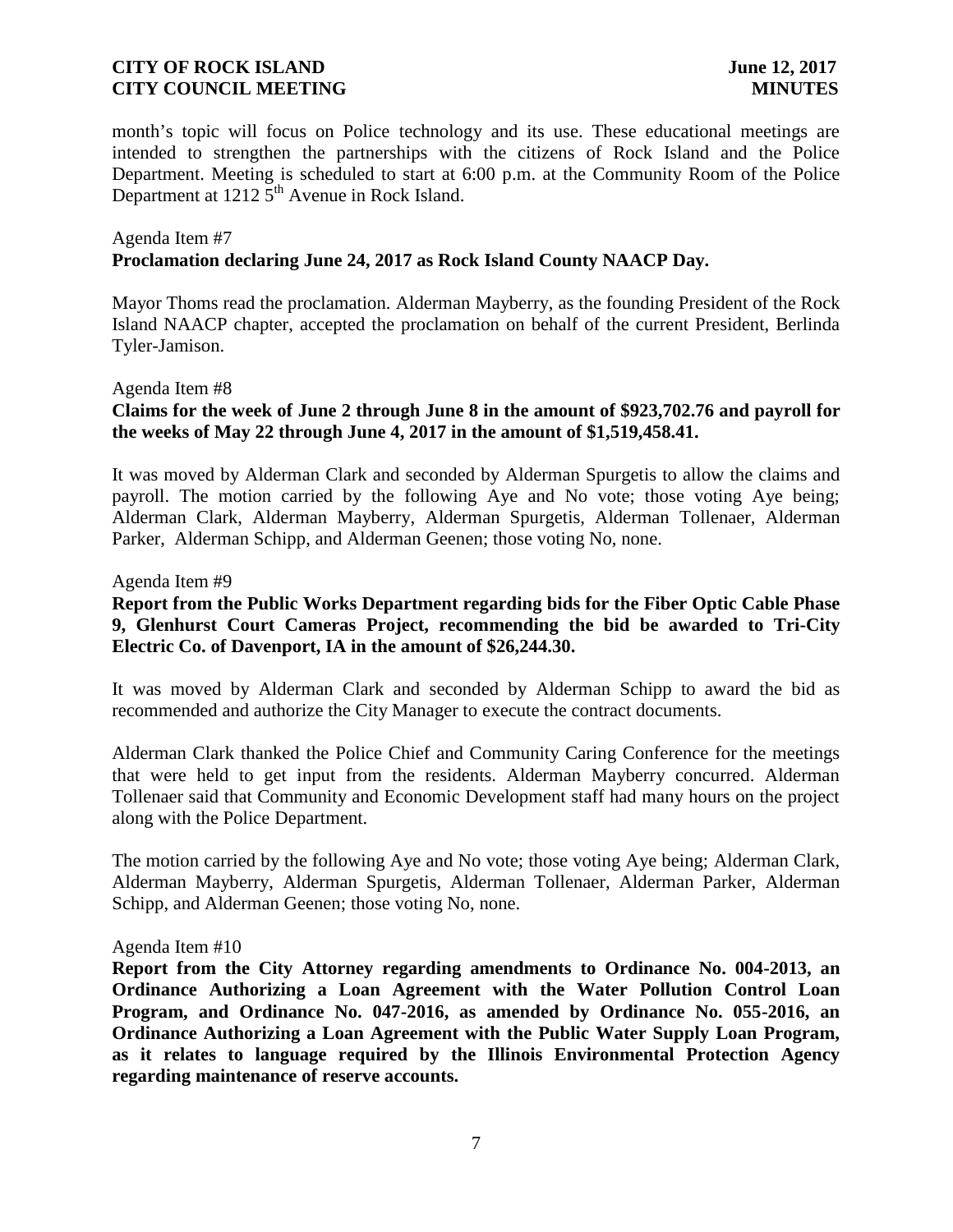It was moved by Alderman Schipp and seconded by Alderman Tollenaer to consider, suspend the rules, and pass the ordinances. The motion carried by the following Aye and No vote; those voting Aye being; Alderman Clark, Alderman Mayberry, Alderman Spurgetis, Alderman Tollenaer, Alderman Parker, Alderman Schipp, and Alderman Geenen; those voting No, none.

#### Agenda Item #11

# **Report from the Community and Economic Development Department regarding the funding allocation for the Glenhurst Court Safety Cameras in the amount of \$60,000.00 from HUD-CDBG program income.**

It was moved by Alderman Clark and seconded by Alderman Mayberry to approve the funding allocation as recommended and direct CED, Public Works, Police, and IT staff to move the project forward.

Alderman Clark thanked Community and Economic Development Director Chandler Poole and his staff for their participation in the many meetings on this project.

The motion carried by the following Aye and No vote; those voting Aye being;, Alderman Clark, Alderman Mayberry, Alderman Spurgetis, Alderman Tollenaer, Alderman Parker, Alderman Schipp, and Alderman Geenen; those voting No, none.

#### Agenda Item #12

**Report from the Community and Economic Development Department regarding a request from Missy Gasiorowski of Hodge Construction Company, Inc. (for HLG, LLC) to vacate a segment of River Heights Road right-of-way located east of 24th Street and south of the Rock Island Fitness and Activity Center for a development project and vehicular movement; and thereafter quit claim the entire vacated segments of River Heights Road to clean up the title to said property.**

It was moved by Alderman Schipp and seconded by Alderman Geenen to approve the requests as recommended, subject to the stipulations in the report, and refer to the City Attorney for an ordinance.

Alderman Schipp asked the City Attorney to explain more about the request. City Attorney Dave Morrison said the property owners are looking at a development project that is south of the RIFAC parking lot. There is a small rectangular piece of property that is not being used and is part of an old right-of-way. This section would make the other parcel larger and easier to develop, thus making it a more marketable property.

The motion carried by the following Aye and No vote; those voting Aye being; Alderman Clark, Alderman Mayberry, Alderman Spurgetis, Alderman Tollenaer, Alderman Parker, Alderman Schipp, and Alderman Geenen; those voting No, none.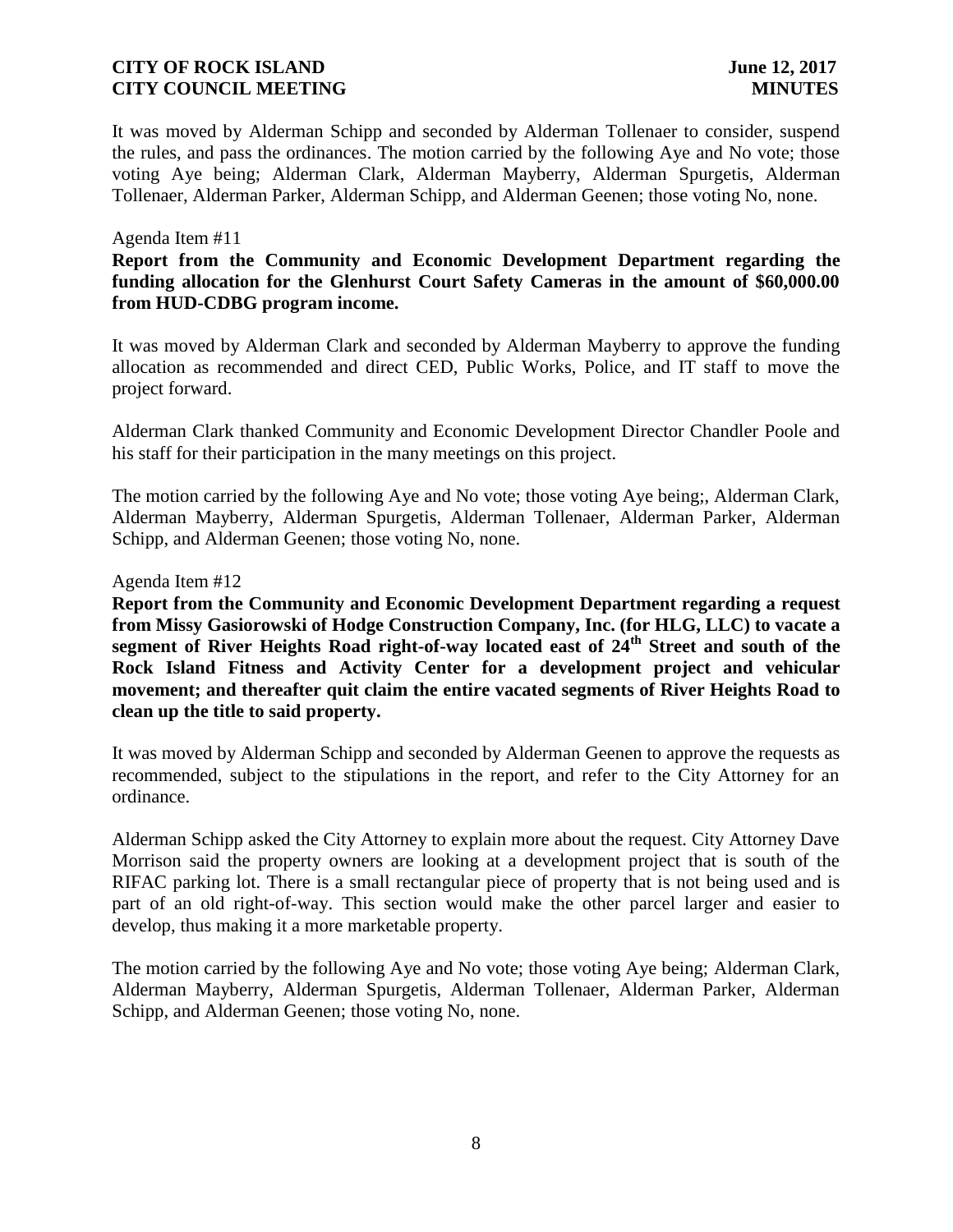Agenda Item #13

# **Report from the City Clerk regarding a request from the Rock Island Moose Lodge #190 for an outdoor event with live entertainment and sound amplification on Saturday, June 17, 2017 from 5:00 p.m. to 10:00 p.m. at 4410 9th Street.**

It was moved by Alderman Schipp and seconded by Alderman Spurgetis to approve the event and request as recommended, subject to complying with all liquor license regulations, and subject to being closed down early if noise complaints are received. The motion carried by the following Aye and No vote; those voting Aye being; Alderman Clark, Alderman Mayberry, Alderman Spurgetis, Alderman Tollenaer, Alderman Parker, Alderman Schipp, and Alderman Geenen; those voting No, none.

Agenda Item #14

**Report from the City Clerk regarding a request from the IL/IA Center for Independent Living for the ADA's Annual Block Party on Friday, July 21, 2017 from 8:00 a.m. to 3:00 p.m. at 501 11th Street; with a street closing at 5th Avenue between 11th Street and 12th Street; a resolution for temporary closure of 5th Avenue (US 67) from 11th Street to 12th Street; a request for sound amplification; and a request for utilization of the City-owned lot on the north side of 5th Avenue.**

It was moved by Alderman Clark and seconded by Alderman Mayberry to approve the event and requests as recommended and adopt the resolution. The motion carried by the following Aye and No vote; those voting Aye being; Alderman Clark, Alderman Mayberry, Alderman Spurgetis, Alderman Tollenaer, Alderman Parker, Alderman Schipp, and Alderman Geenen; those voting No, none.

Agenda Item #15

**Report from the City Clerk regarding a Plaza Activity/Event application from The Arena requesting to hold an outdoor concert on the Plaza stage on Sunday, July 2, 2017 from 8:00 p.m. until 12:15 a.m. with sound amplification; and the consumption of alcohol in the fenced-in area.**

It was moved by Alderman Schipp and seconded by Alderman Parker to approve the event and requests as recommended, subject to complying with all Plaza and liquor license regulations, and subject to being closed down early if complaints are received. The motion carried by the following Aye and No vote; those voting Aye being; Alderman Clark, Alderman Mayberry, Alderman Spurgetis, Alderman Tollenaer, Alderman Parker, Alderman Schipp, and Alderman Geenen; those voting No, none.

Agenda Item #16 **Other Business**

Alderman Schipp said he attended the home dedication for Habitat for Humanity. It was the  $102<sup>nd</sup>$  home in the Quad Cities. He said it was beautiful and emotional to see. Church organizations gave quilts and things for the home to the family. Although required to put in 500 hours of sweat equity, the couple put in over 700 hours. Alderman Schipp said it was an honor to